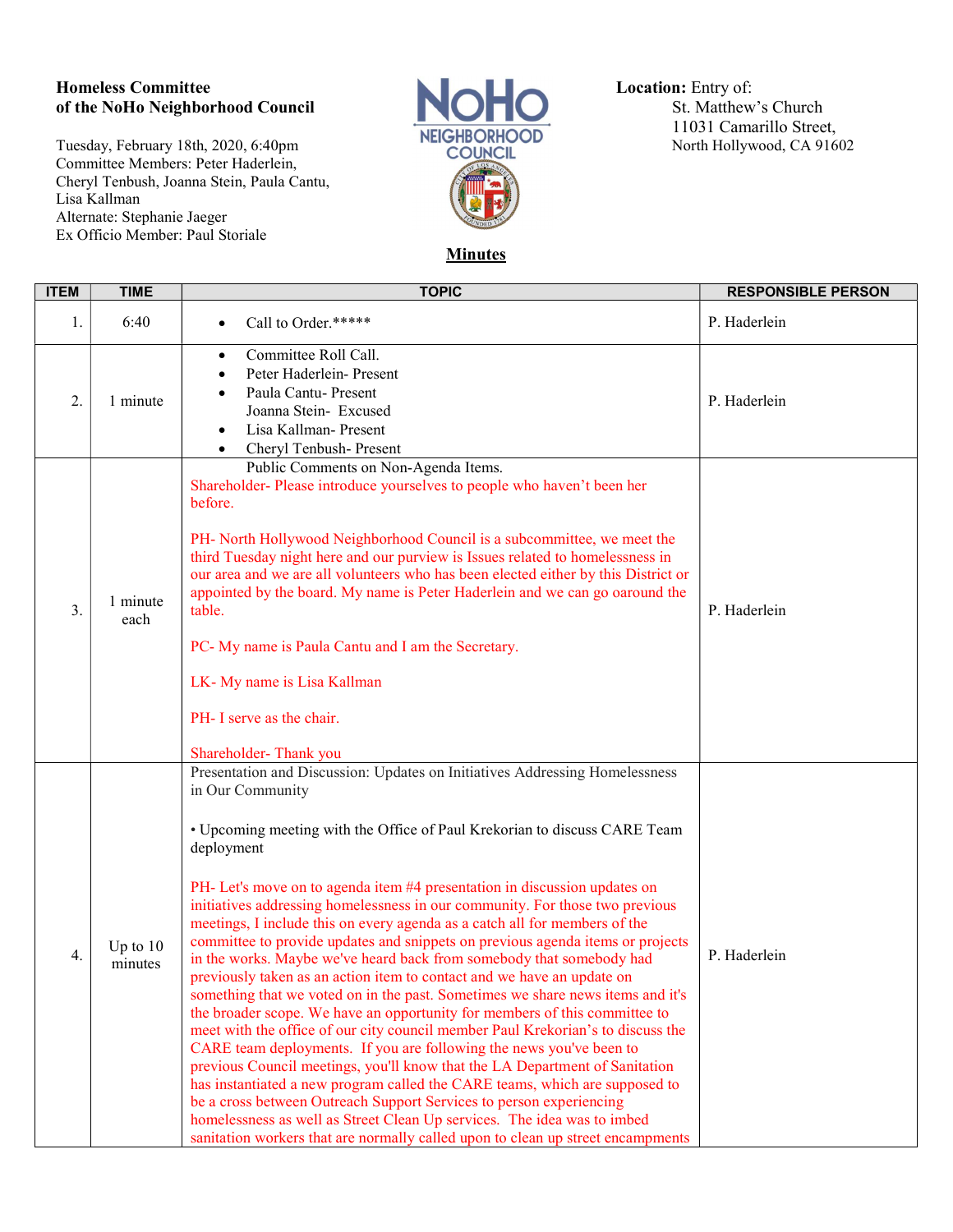|    |                       | with Outreach workers who could connect persons living in those enchantments<br>with services. There has been debate, but now there is sort of an embedded like<br>light police presence as well. The rollout of this program occurred in October<br>and it has been met with criticism by both Advocates and City officials at like,<br>mostly because there is a lack of transparency and how the program is being<br>implemented. The City will tell you that your team's not doing enough to<br>actually clean up encampments, with Advocates will tell you that they're not<br>doing enough to provide services. One of those things where it's been kind of a<br>messy rollout. We passed a motion to send a letter to our city council member<br>asking. Hey, what's going on with the care teams? Can you give us any<br>information on their deployment, success, how many times have they met with<br>people living in North Hollywood? We've received anecdotal feedback from<br>members of the community that they'd seen Care teams at the overpass on<br>Lankershim. The response from Department of Sanitation was talk to your city<br>council member, city council member said talk to the Dept. of Sanitation. We've<br>now all the sudden to meet the three groups sanitation Council and a member of<br>this committee the end of this month on February 26 <sup>th</sup> . Stephanie, who is not<br>present but who is the previous chair of this committee, as well as a member of<br>the full board will be going in my stead. I think that it would be worth<br>mentioning that to the committee in case they have any comments or questions,<br>they would like you to ask or would like Stephanie to ask Council Member<br>Krekorian. And then opening up public comment after we have a discussion you<br>can also opine. In terms of other initiatives. I know that we have more homeless<br>liaison opportunities that Paula and I are being invited to, I just got those emails<br>from Alfonso today. We have the update on the fliers, I have a final printing<br>edit. So, we're going to get more of those printed the delay was due to not<br>hearing back from Studio City for over many months. The representatives who<br>held the original document that we needed to provide updates to. For context,<br>that Services brochure is a informational pamphlet that counsels to have a list of<br>services, hotlines and other information also segmented by day of the week.<br>Those are all of my updates, anyone else?<br>PC- For the only thing that I have, I am scheduled on number 7, so that's all I<br>have.<br>PH- Any public are there any public comments on things that we discussed in<br>this agenda item #4. See no hands. |              |
|----|-----------------------|----------------------------------------------------------------------------------------------------------------------------------------------------------------------------------------------------------------------------------------------------------------------------------------------------------------------------------------------------------------------------------------------------------------------------------------------------------------------------------------------------------------------------------------------------------------------------------------------------------------------------------------------------------------------------------------------------------------------------------------------------------------------------------------------------------------------------------------------------------------------------------------------------------------------------------------------------------------------------------------------------------------------------------------------------------------------------------------------------------------------------------------------------------------------------------------------------------------------------------------------------------------------------------------------------------------------------------------------------------------------------------------------------------------------------------------------------------------------------------------------------------------------------------------------------------------------------------------------------------------------------------------------------------------------------------------------------------------------------------------------------------------------------------------------------------------------------------------------------------------------------------------------------------------------------------------------------------------------------------------------------------------------------------------------------------------------------------------------------------------------------------------------------------------------------------------------------------------------------------------------------------------------------------------------------------------------------------------------------------------------------------------------------------------------------------------------------------------------------------------------------------------------------------------------------------------------------------------------------------------------------------------------------------------------------------------------------------------------------------------------------------------------------------|--------------|
| 5. | Up to $10$<br>minutes | Presentation and Discussion: A representative from the United Way will<br>provide information regarding the "Everyone In" campaign and a series of<br>public workshops: "Understanding the Homeless Crisis", to be conducted<br>February 19 and March 11, 2020 in NoHo.<br>PH- We have Enrique Velasquez.<br>EV- I am Enrique Velasquez I am working with United Way "Everyone In"<br>campaign. I am one of the 103 organizers in San Fernando Valley, you know. I<br>am an advocate for Housing of renters, low-income renters in the city of LA, I<br>do my best to help people who have been abused by landlords, and against<br>massive evictions due to gentrification. The campaign is about building housing<br>for the in-house population of the city of today. So, what we do is we go and<br>build support for potential sites to build permanent Supportive Housing for the<br>chronically homeless population in the city of LA. If it's something you guys<br>don't understand because I know he's turned his staff and sometimes you know.<br>So, the way the way we build support for potential sites to build permanent<br>Supportive Housing is by coming to do presentations night like this and to<br>people like you that may have an interest in making a difference by supporting<br>these projects. We go to hearings, talk to elected officials, or going to<br>Neighborhood Council's or city hall to support specific sites. We also do                                                                                                                                                                                                                                                                                                                                                                                                                                                                                                                                                                                                                                                                                                                                                                                                                                                                                                                                                                                                                                                                                                                                                                                                                                                                                                               | P. Haderlein |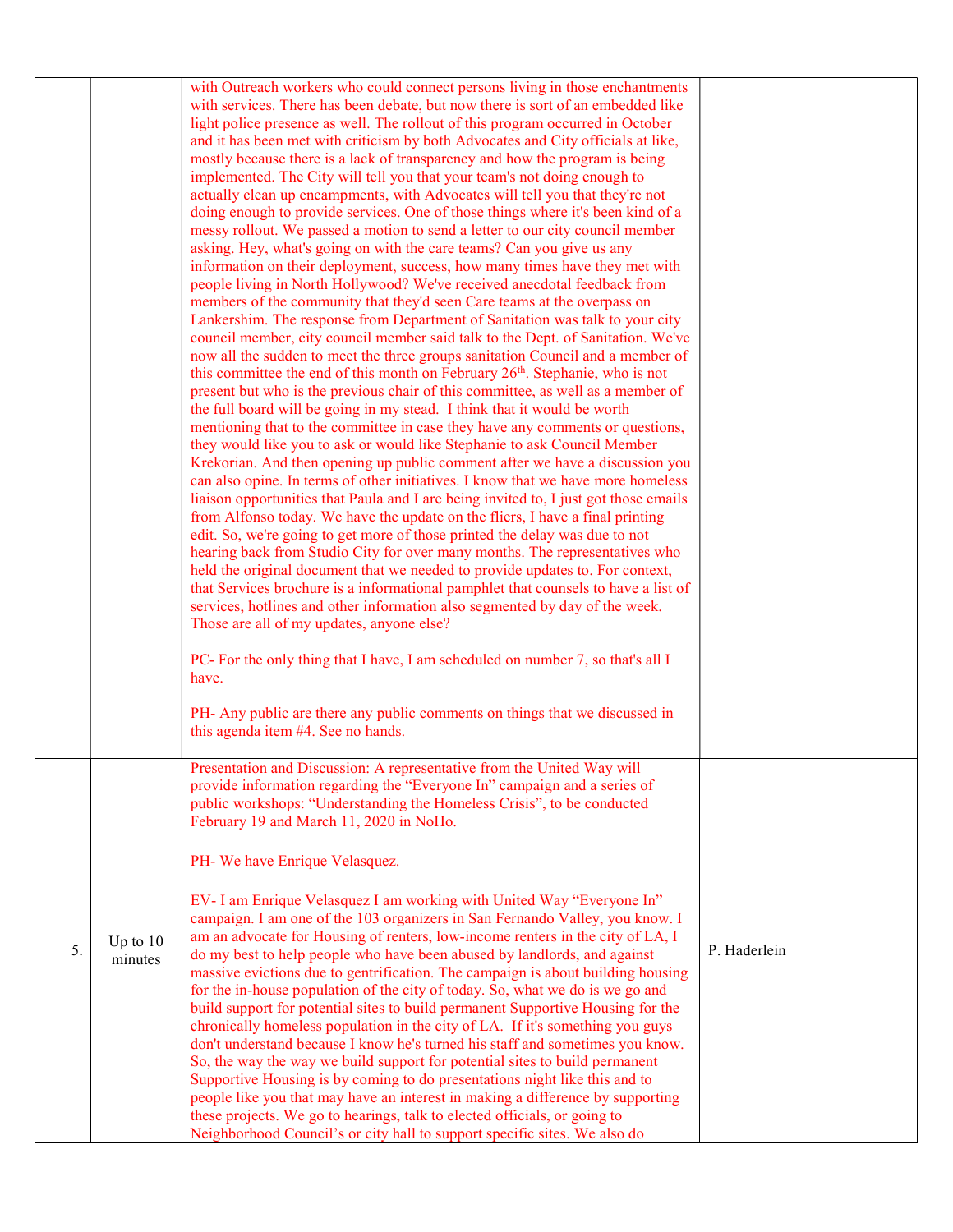| presentations with organizations who want to learn more about the campaign.<br>The campaign is a two-year-old campaign and we have been very successful. I<br>want to say in terms of helping developers either for profit or non for profit to<br>build. I have information that whoever is interested. Please take. Tomorrow, we<br>have a more detailed presentation starts at 6:30, here in the fireside room.<br>We're going to have a PowerPoint presentation showing the statistics of specific<br>sites. Thank you so much. I am open for questions.                                                                                                                                                                                                                                                                                                                                                                                                                                                                                                                                                                                                                                                                                                                                                                                                                                                        |  |
|---------------------------------------------------------------------------------------------------------------------------------------------------------------------------------------------------------------------------------------------------------------------------------------------------------------------------------------------------------------------------------------------------------------------------------------------------------------------------------------------------------------------------------------------------------------------------------------------------------------------------------------------------------------------------------------------------------------------------------------------------------------------------------------------------------------------------------------------------------------------------------------------------------------------------------------------------------------------------------------------------------------------------------------------------------------------------------------------------------------------------------------------------------------------------------------------------------------------------------------------------------------------------------------------------------------------------------------------------------------------------------------------------------------------|--|
| PH- Does the committee have any questions? Then I will open it up for public<br>comment.<br>I have one. I just wanted to confirm that the March 11th presentation is also<br>Fireside room.                                                                                                                                                                                                                                                                                                                                                                                                                                                                                                                                                                                                                                                                                                                                                                                                                                                                                                                                                                                                                                                                                                                                                                                                                         |  |
| EV-Yes.                                                                                                                                                                                                                                                                                                                                                                                                                                                                                                                                                                                                                                                                                                                                                                                                                                                                                                                                                                                                                                                                                                                                                                                                                                                                                                                                                                                                             |  |
| PH I have known Enrique because he has come to some of our meetings, as<br>well as he has worked with the NOHO Home Alliance. So, I know that<br>members from Enrique's group go to a lot of different public meetings all over<br>the city. Maybe you could talk a bit about what are the sort of policy procedural<br>success stories that you've seen in the past year-and-a-half to two years of the<br>campaign. Where do you see like the major roadblocks?                                                                                                                                                                                                                                                                                                                                                                                                                                                                                                                                                                                                                                                                                                                                                                                                                                                                                                                                                   |  |
| EV- One of the issues is red tape, which means that the process to build takes a<br>long time, years. Somebody comes with an idea, a piece of land and starts the<br>conversation about this, there are people that do not want to see this type of<br>housing in their community. That has been a challenge. The other challenges is<br>funding, you know, even though proposition H and Triple H was approved, and<br>that was a chunk of change to build these things, all the money has already been<br>spent. Many people have been saying okay. Well so that money has been used.<br>Where are the units? 18, 19 or 20 units are going to open doors this year<br>because it took a little while, you know to actually build these things. The first<br>one was open this past month. We are trying to ID you no more funding to<br>continue building this type of products because the unhoused population has<br>grown, for many reasons. we need to keep going and doing this thing.                                                                                                                                                                                                                                                                                                                                                                                                                       |  |
| Share Holder-There are 600k people who are on the brink of homelessness. It<br>seems like that kind of population who was housed and then loses their home is<br>very receptive to Services, where there is a portion of the homeless population<br>that is not as receptive to serve. We were talking about The CARE program that<br>goes out and I'm just wondering if that program is having trouble with people<br>being receptive to the services that are being offered.                                                                                                                                                                                                                                                                                                                                                                                                                                                                                                                                                                                                                                                                                                                                                                                                                                                                                                                                      |  |
| PH- So just because we have more people now and I do really appreciate it. If<br>you wouldn't mind just filling out your name like it's a public comment. That's<br>really helpful just for my records. Thank you very much. You know. We do<br>have members of the community who are not as receptive to services when they<br>are offered. But we also find that the services are very hard to distribute for a<br>lot of logistical reasons. You know, you might go talk to somebody in one<br>location, if you are a service worker or caseworker, you might have trouble<br>following up because they've moved to a new location. For example, and you<br>also have a system where we have a coordinated entry system where we try to<br>assign people experiencing homelessness to case workers working for say on<br>LA County housing or to LASAH. But if there's no place to house then they end<br>up being on long waiting list even things like Section 8 vouchers. I've heard the<br>waiting list is now in the order of over five years just to get a Section 8 Housing<br>Voucher. You might say hey, I would like to provide you with services and get<br>you on the list. But if they've lost documents if they don't have them they have<br>to go do that bureaucracy of getting a new ID, to getting new Medicaid<br>documents. So, there are a lot of reasons why it's just hard to deliver the |  |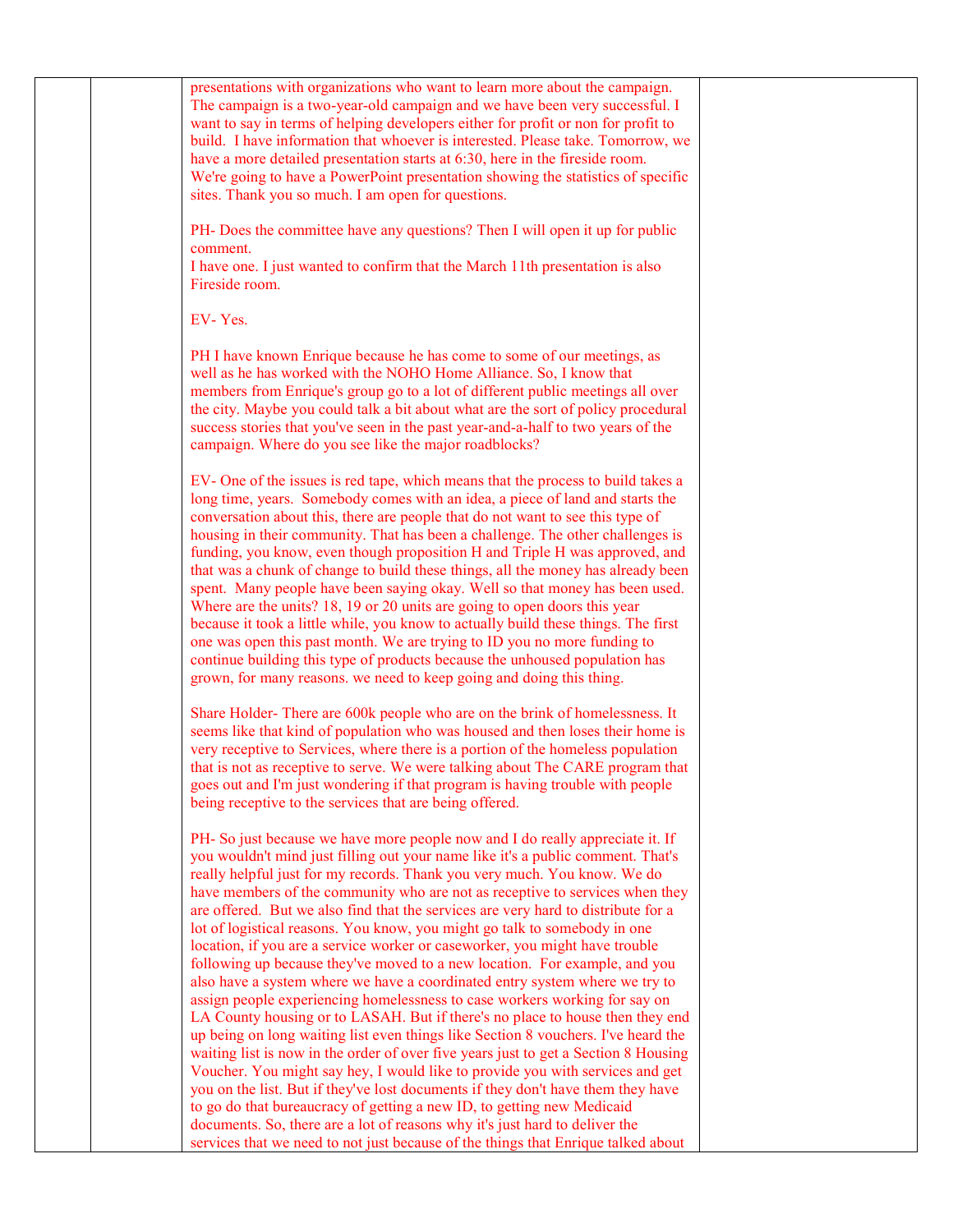|    |                      | related to funding and I know that our time is actually running out. I've been<br>timing this this item, please.                                                                                                                                                                                                                                                                                                                                                                                                                                                         |             |
|----|----------------------|--------------------------------------------------------------------------------------------------------------------------------------------------------------------------------------------------------------------------------------------------------------------------------------------------------------------------------------------------------------------------------------------------------------------------------------------------------------------------------------------------------------------------------------------------------------------------|-------------|
|    |                      | EV-The 600,000 figure you are referring to mind bottling really, you know,<br>because he sees people that lives in fixed-income. 90% of your income for rent.<br>What about if you get sick?                                                                                                                                                                                                                                                                                                                                                                             |             |
|    |                      | If you work and then you lose your job exactly or your landlord increases your<br>rent. So what do you do? Right, you know the Homelessness Crisis that we<br>have, needs to be a multi approach, you know situation. It is not just about<br>building needed units that we need in everywhere in every neighborhood. But<br>we need to think about policies, policies to protect people the most vulnerable<br>people especially senior citizens that you know increase by about 12% in a<br>homelessness situation in our city last year. Why because there is no rent |             |
|    |                      | control and because there is no rent control, land lords just jack up the price.<br>Come tomorrow, we'll talk more extensively about to leave my cards. You<br>know that tomorrow 6:30. Thank you.                                                                                                                                                                                                                                                                                                                                                                       |             |
|    |                      | PH-Time is up on this agenda item. If you have a public comment, you can<br>squeeze it in.                                                                                                                                                                                                                                                                                                                                                                                                                                                                               |             |
|    |                      | Don Bush- I have Offices here with the newly-formed Armenian National<br>Association, at Cumpston and Cahuenga. So, I joined the gym 24Fitness and I<br>use Metro coming in from. Hollywood. Back in the day, Occupy LA, I was part<br>of the homeless task force and actually build sustainable Gardens on one of the<br>roofs down in San Miguel or San Julian, and 8 <sup>th</sup> , by Skid Row. I've always had                                                                                                                                                     |             |
|    |                      | a heart for the homeless. I want to fix this problem? It is a systemic problem<br>than 400 Enrique's are not being emboldened and funded to solve. I can tell you<br>this for a fact. Two weeks ago. I got a wake-up call. I finished meeting<br>Cumpston with my bike back to the gym I asked when is the last train going<br>back to Union Station almost midnight. Got on the Red Line, 7 homeless people<br>on the train and Me. Everything's quiet to go all the way to Hollywood and                                                                               |             |
|    |                      | Western and 1/2 off. Then. I went to Vermont and Sunset and as soon as we<br>pulled in. A gentleman, a homeless man. Got up. I thought he was going to head<br>but me and he spat in my mouth in my nose and in my eyes. I started screaming,<br>"I've got AIDS and NOW you are infected!" I didn't know what to do. He ran                                                                                                                                                                                                                                              |             |
|    |                      | to the front door to get out and I push the red button right there. I'll yell at him. I<br>said there's a fine line between being crazy. You just cross that line dude. I push<br>the red button, but we'd already stopped it open and police officers were right<br>there, they didn't know what to do. I want to join this committee because we<br>need to resolve this problem. What to do if you believe you're enjoying this this                                                                                                                                   |             |
|    |                      | committee, and I'm sure we'll see you then. Let me give you my card and we<br>can communicate afterwards that okay.                                                                                                                                                                                                                                                                                                                                                                                                                                                      |             |
|    |                      | Presentation and Discussion: Results and information from the January 29<br>meeting of the Homelessness Liaisons at LA City Hall.                                                                                                                                                                                                                                                                                                                                                                                                                                        |             |
|    |                      | PH- Moving on- One of our board members has to leave a little early. I would<br>like to take two agenda items 6 and 7 and swap. There's no objection. Paula is<br>one of our Homelessness Liaison, and they had a meeting on January 29 <sup>th</sup> .                                                                                                                                                                                                                                                                                                                  |             |
| 6. | Up to $5$<br>minutes | PC- I have handouts, and if anyone want to look at them, they will be up here.<br>This was a Homelessness Liaison Committee Structure meeting that is initially<br>a group of the Liaisons getting together and finding out which Subcommittee<br>we want to be on. So, I chose to be on the policy committee because I feel like                                                                                                                                                                                                                                        | Paula Cantu |
|    |                      | that's the best way to implement changes through policy. I think the next<br>meeting is going to be March 29th. They had a representative from the mayor's<br>office, Jayantha Daniel. She's executive officer for Eric Garcetti's homelessness                                                                                                                                                                                                                                                                                                                          |             |
|    |                      | initiatives. She gave us an update on what was going on in her Department.<br>Also, there's a task force contact sheet here and all of this information is also<br>online as well. They gave us information on how to create and submit a                                                                                                                                                                                                                                                                                                                                |             |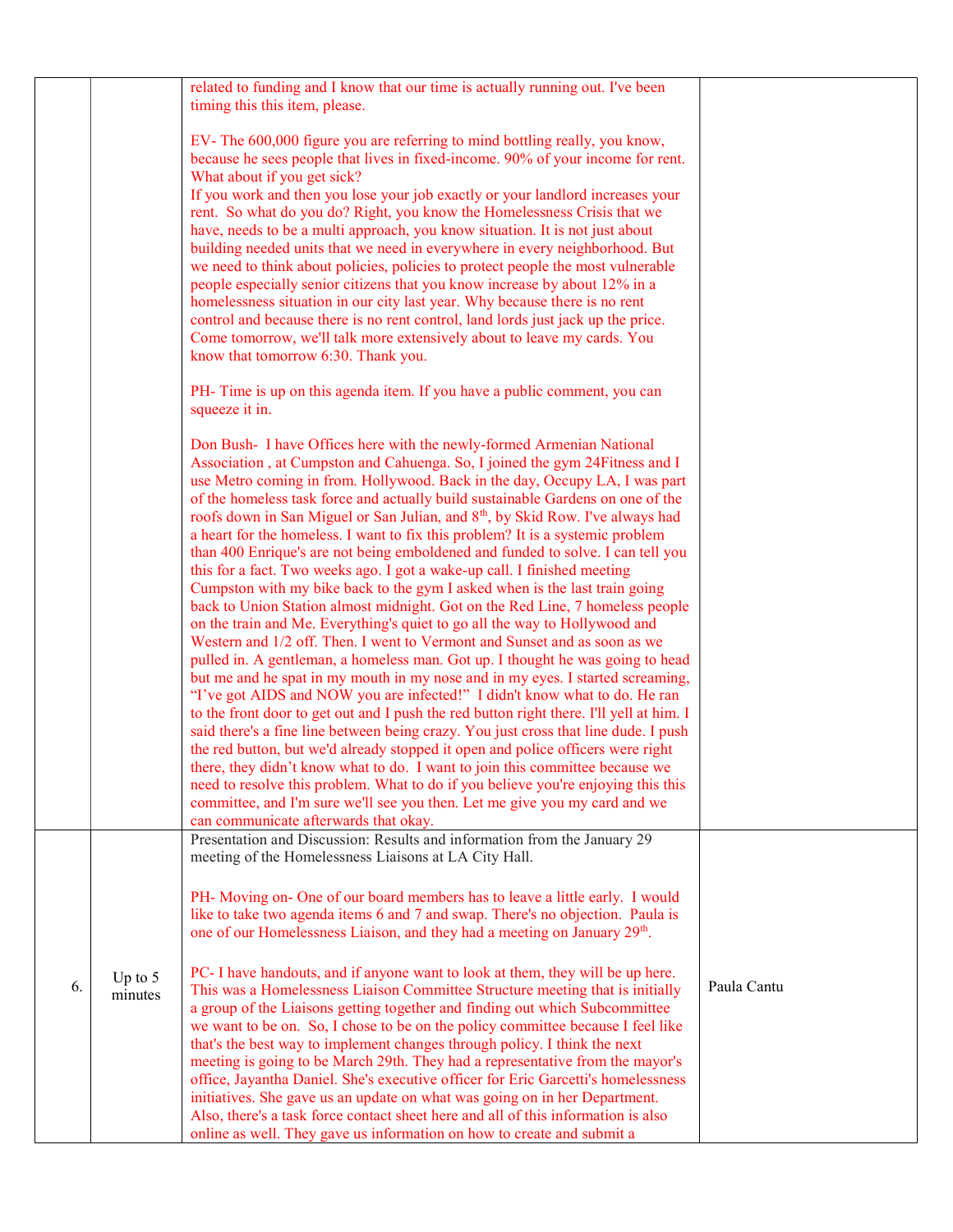|    | community impact statement. Because if there's something that the public wants<br>to make a statement about, you can always contact one of our subcommittees<br>and ask to speak if there's something really pressing in your area or in your<br>neighborhood that you want addressed. Or, if here's something going on that<br>you are feel like you're for or against we can you can come to our meetings and<br>speak for a minute to that affect and also. So, it was basically just getting<br>together, forming the subcommittees and then all of the information on the<br>subcommittees are here on what they are doing? Yes, that's it.                                                                                                                                                                                                                                                                                                                                                                                                                                                                                                                                                                                                                                                                                                                                                                                                                                                                                                                                                                                                                                                                                                                                                                                                                                                                                                                                                                                                                                                                                                                                  |                  |
|----|-----------------------------------------------------------------------------------------------------------------------------------------------------------------------------------------------------------------------------------------------------------------------------------------------------------------------------------------------------------------------------------------------------------------------------------------------------------------------------------------------------------------------------------------------------------------------------------------------------------------------------------------------------------------------------------------------------------------------------------------------------------------------------------------------------------------------------------------------------------------------------------------------------------------------------------------------------------------------------------------------------------------------------------------------------------------------------------------------------------------------------------------------------------------------------------------------------------------------------------------------------------------------------------------------------------------------------------------------------------------------------------------------------------------------------------------------------------------------------------------------------------------------------------------------------------------------------------------------------------------------------------------------------------------------------------------------------------------------------------------------------------------------------------------------------------------------------------------------------------------------------------------------------------------------------------------------------------------------------------------------------------------------------------------------------------------------------------------------------------------------------------------------------------------------------------|------------------|
|    | PH- Thank you and going to City Hall, I know that is no small trek. I will I will<br>say that the community impact statement is probably one of the most powerful<br>tools at the disposal of neighborhood councils. When you consider that one gets<br>speaking time at City at City Council meetings on the ion the items submitted in<br>an opinion, but it also provides sort of direct policy. Advocacy forum for<br>neighborhood councils and our committee has unanimously multiple times then<br>for and against city council files that we've been brought to the neighborhood<br>Council board and then put it on there. Then if those Community impact<br>statements get voted on by the full board after they come out of committee<br>basically a letter is drafted in file to the city clerk's office, and links to that city<br>council file. So, an example recently was the proposal by the city council to ban<br>sleeping on sidewalks within certain feet of parks and schools. We voted that<br>that Proposal with too broad and we were one of my neighbor councils that had<br>an opinion and all that was sort of collated by the city council when they make<br>their decision. So, if you see a city council motion and, on the back, here, you<br>know, their search stores that there's 22 records related to homelessness, that<br>you as a member of the public can bring to this committee in person, and say I<br>want you to take an opinion on this city council motion. I think that you should<br>write a letter saying you're for it or against it at that we've received those types<br>of suggestions from the public members of the public through.<br>PC. And one more thing that I just want to add that. I do believe that when you<br>do write a CIS and the city council is meeting on it, when you go to the<br>meeting and you put your name down to speak, I believe you get 5 minutes to<br>speak on the item. There is usually only a minute, but then you get 5 minutes.<br>PH- Are there any other comments by members of the board Committee or<br>Public? Moving on, I know you have to go Paula so we still have a quorum. |                  |
| 7. | Presentation, Discussion and Possible Action: Committee to consider a<br>Neighborhood Purpose Grant Application from the North Hollywood Public<br>Library for \$2500 to fund food, drinks, and hygiene kits for attendees of the<br>Source Program, a once-a-month event designed to connect those individuals<br>experiencing homelessness with the resources they need.<br>PH- Item #6 presentation discussion and this time possible action committee to<br>consider a neighborhood purpose Grant application from the North Hollywood<br>public library for \$2,500 to find food drinks and hygiene kits for attendees of<br>the source program a once-a-month event design to connect those individuals<br>experiencing homelessness with the resources they need and we have a<br>representative from there. From the NOHO Public Library Brian Cunningham is<br>here. Thank you Brian. I printed out copies of your application to view a<br>summary of what you're asking for.<br>Paula Left at 7:10 PM                                                                                                                                                                                                                                                                                                                                                                                                                                                                                                                                                                                                                                                                                                                                                                                                                                                                                                                                                                                                                                                                                                                                                                  | Brian Cunningham |
|    |                                                                                                                                                                                                                                                                                                                                                                                                                                                                                                                                                                                                                                                                                                                                                                                                                                                                                                                                                                                                                                                                                                                                                                                                                                                                                                                                                                                                                                                                                                                                                                                                                                                                                                                                                                                                                                                                                                                                                                                                                                                                                                                                                                                   |                  |